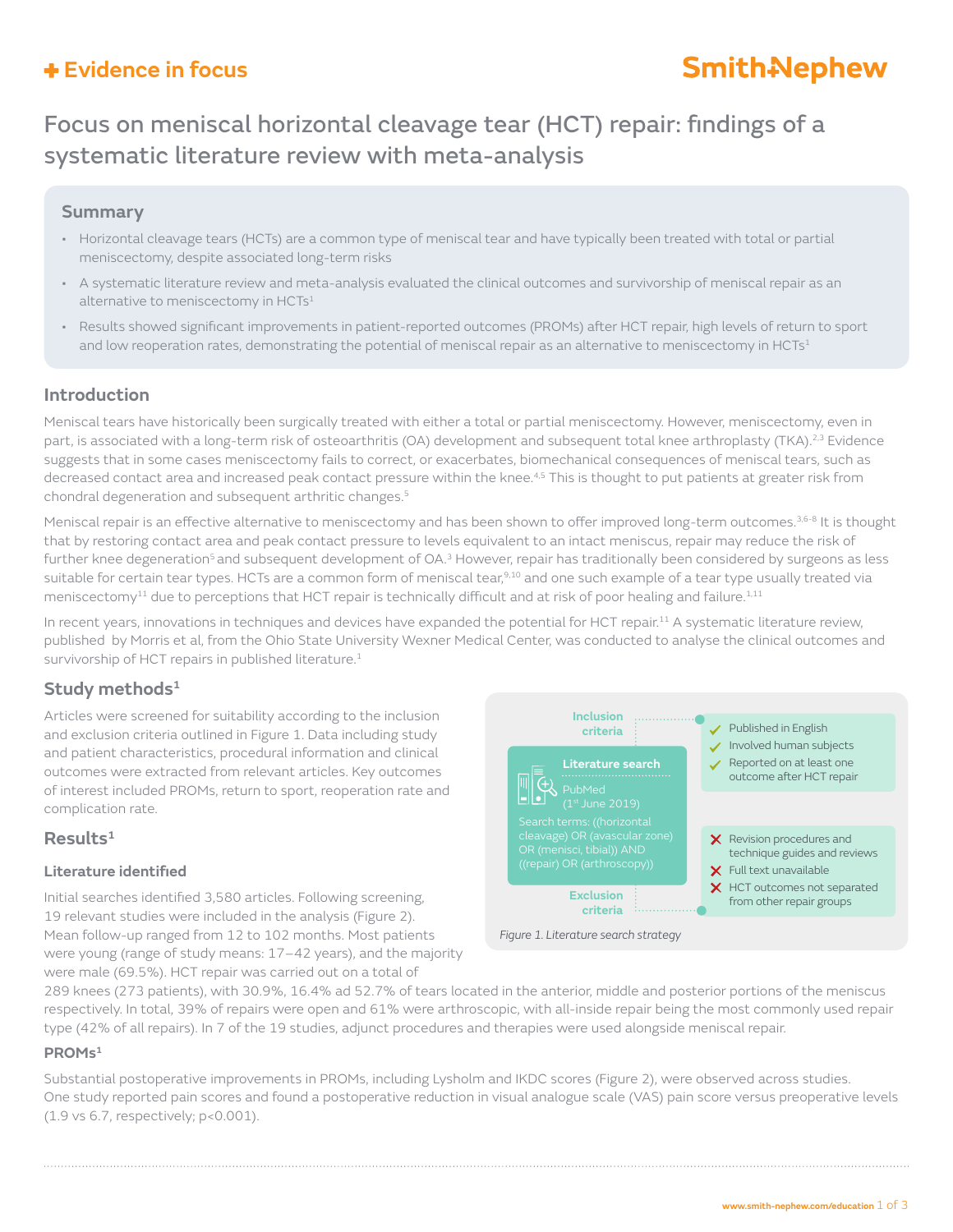### **Evidence in focus**



### **Return to sport1**

Patients were highly likely to return to sport following HCT repair, with most patients being at the same level as before injury (Figure 2), across studies reporting these outcomes. The majority of patients (74%) were also symptom-free at last follow-up, and 80% were satisfied with their overall result (Figure 2).

#### **Reoperation rate1**

Across all studies in this systematic literature review, an overall reoperation rate of 11.4% was reported (32/281 knees; Figure 2), with 100% of these knees undergoing partial or subtotal meniscectomy. The most common reason for reoperation was unspecified among studies, although the most common definable reason was persistent symptoms.

#### **Complication rate1**

The overall complication rate was 20.3% (57/281 knees). However, after excluding patients who experienced repair failure, either with or without reoperation (56.1% [32/57] and 15.8% [9/57] respectively), this decreased to 5.7% (16/281 knees).

### **Conclusions1**

HCT repair leads to **favourable short- to intermediate-term outcomes**, including substantial postoperative improvements in PROMs and a similar reoperation rate to that which has been reported for other more commonly repaired meniscal tear types. Following HCT repair, the **majority of patients returned to sport at the same level as pre-injury**. Together these findings highlight that, despite previous perceptions, meniscal repair can be a suitable treatment for HCTs.

#### **Considerations**

The proposed benefits of HCT repair largely pertain to restoration of native knee biomechanics and subsequent prevention of arthritic changes,3,5,11 which may not become apparent until long-term follow-up. As mean follow-up ranged from 12 to 102 months, further long-term studies may be required to fully reflect the potential long-term benefit of HCT repair.

The authors noted that the reoperation rate reported in this review was lower than has been reported in studies evaluating other tear morphologies, which have reported rates ranging from 15.3–23.1%.<sup>1,12-15</sup> However, it is difficult to make direct comparisons between the reoperation rate reported in this literature review and those reported in previous studies, as the latter include repairs of all morphologies and report on specific patient populations.

Limitations of the review include its reliance on small studies, including a case report and numerous case series, due to a lack of available studies with a high level of evidence. Several of the included studies were also published by the same authors or centres, meaning that it is possible some of the patients analysed in this review were overlapping or duplicates.